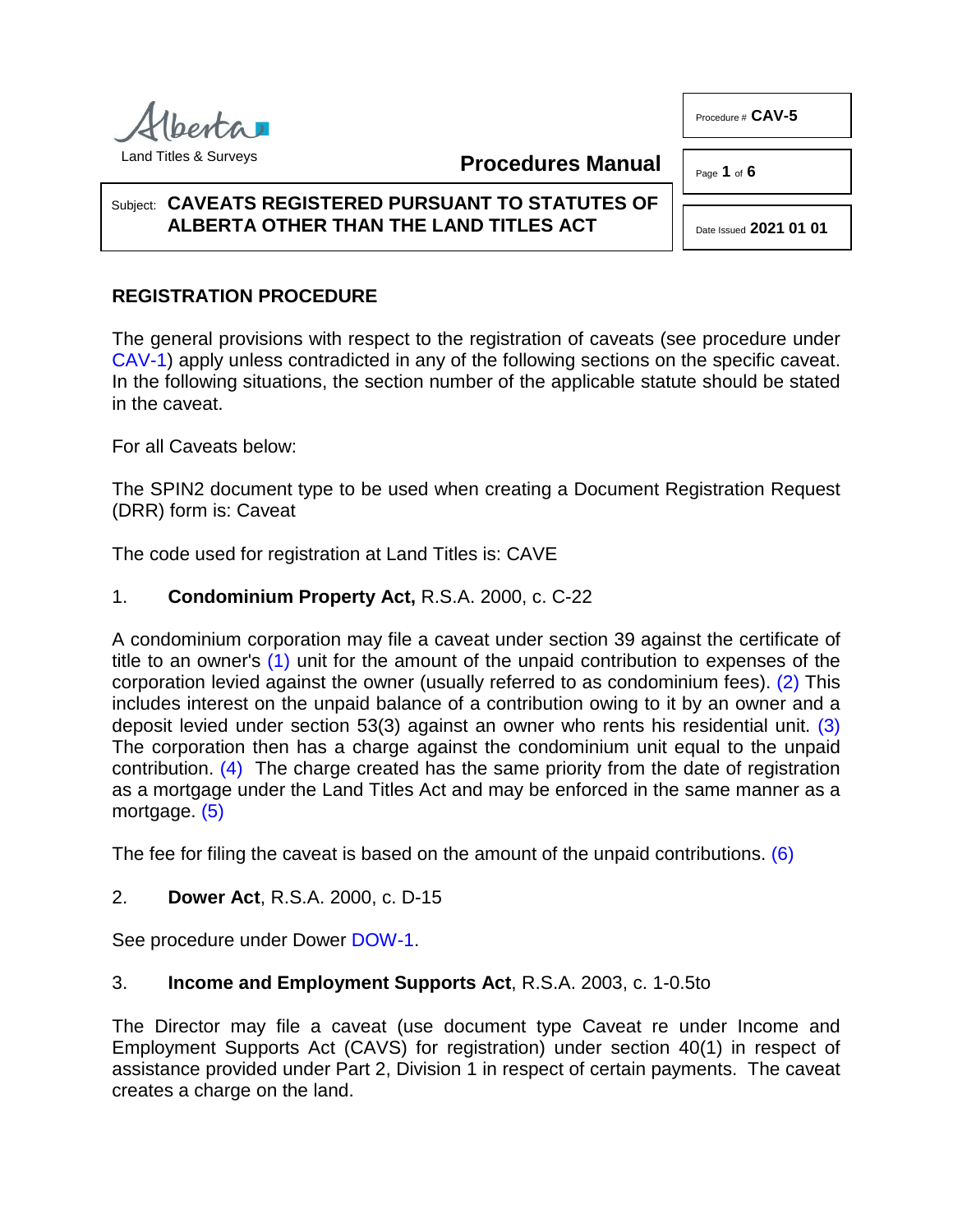A notice of the registration of the caveat is sent to:

- a) the mortgagor, when payments are made for a mortgage,
- b) the purchaser, when payments are made under an agreement for sale,

c) the person who has received a social allowance, when payment of the costs of repairs to buildings or other improvements to the land has been made, and

d) the registered owner(s).

<span id="page-1-0"></span>A caveat registered pursuant to this section cannot be lapsed and can only be withdrawn on the Director's request. [\(7\)](#page-5-6)

<span id="page-1-1"></span>The filing or discharge of the caveat is done without fee. [\(8\)](#page-5-7)

### 4. **Municipal Government Act**, R.S.A. 2000, c. M-26

a) Development Agreement (DEVM)

A caveat in respect of an agreement that is entered into under section 650 as a condition of issuing a development permit may be registered by a municipality against the certificate of title for the land that is the subject of the development.

A caveat in respect of an agreement that is entered into under section 655(1)(b) as a condition of subdivision approval may be registered by a municipality against the certificate of title for the parcel that is the subject of the subdivision under section 655(2).

b) Order (ORDM)

A caveat pursuant to section 646(2) regarding a stop order issued under section 645 where there is non-compliance with the regulations or a land use by-law, may be registered by the municipality against the certificate of title for land that is subject of the order.

A caveat pursuant to section 546.1(1) in respect of an order made under section 545 or 546 dealing with a dangerous structure, excavation or hole or unsightly property, may be registered against the certificate of title for the land that is the subject of the order.

The caveat can only be discharged by the Municipality, their agent or by an order of a court, and cannot be lapsed.

c) Restrictive Covenant (RESM)

A caveat pursuant to section 651.1 in respect of a restrictive covenant granted by the registered owner of a parcel of land, to the municipality for the benefit of land that is under the direction, control or management of the municipality, may be registered, whether or not the municipality has been issued a certificate of title for the benefiting lands.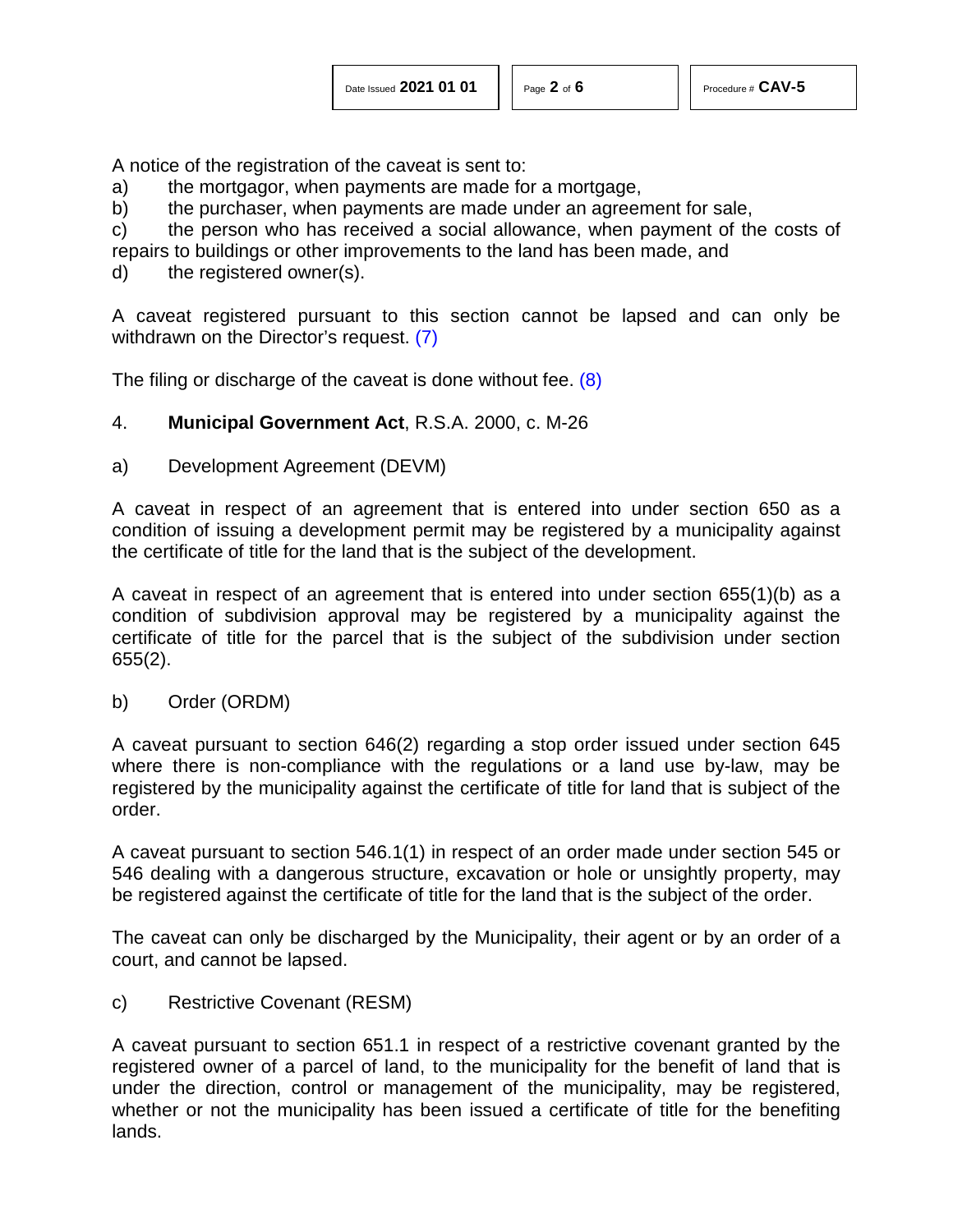The caveat can only be discharged by the Municipality, their agent or by an order of a court, and cannot be lapsed.

d) Encroachment Agreement (ENCM)

A caveat pursuant to section 651.2 in respect of an encroachment agreement entered into by the municipality, with the registered owner of a parcel of land that adjoins a road (lane, street), that is under the direction, control or management of the municipality, may be registered.

Caveats referred to in items c) and d) can only be discharged by the municipality or by an order of a court, and cannot be lapsed.

The caveat can only be discharged by the Municipality, their agent or by an order of a court, and cannot be lapsed.

e) Affordable Housing Agreement (AHAM)

Part 4.1 of the Municipal Government Act (s. 141.3) allows for a City Charter to be implemented by way of Regulation. Pursuant to s. 141.5(3) of the Municipal Government Act, a City Charter implemented under this section may supplement the Municipal Government Act as well as any other enactment including the Land Titles Act.

*The City of Calgary Charter, 2018 Regulation*, and *City of Edmonton Charter, 2018 Regulation* add s. 651.3 to the *MGA* which allows for a caveat re affordable housing agreements to be registered against titles to land.

<span id="page-2-0"></span>The agreement creates an interest in favour of the City in the land that is the subject of the agreement, and the interest is deemed to be a condition running with and capable of being legally annexed to the land. [\(9\)](#page-5-8) Despite the *Land Titles Act* or any other enactment, the City may register a caveat under the *Land Titles Act* in respect of an agreement under this section. [\(10\)](#page-5-9)

<span id="page-2-1"></span>The caveat can only be discharged by the municipality, their agent or by an order of a court, and cannot be lapsed.

f) Deferred Reserve (DEFR)

A subdivision authority is required to file a caveat under section 669 where the requirement to provide municipal or school reserves has been deferred.

g) Undermining and Related Conditions (CANU)

<span id="page-2-2"></span>Section 8(1) of the Canmore Undermining Review Regulation (Alberta Regulation 114/97) requires a developer to file a caveat against any title to land for which an undermining report is prepared and a compliance review certificate is completed which is validated and is deemed to have been made under section 694 of the Municipal Government Act. [\(11\)](#page-5-10) The caveat must describe the undermining and related conditions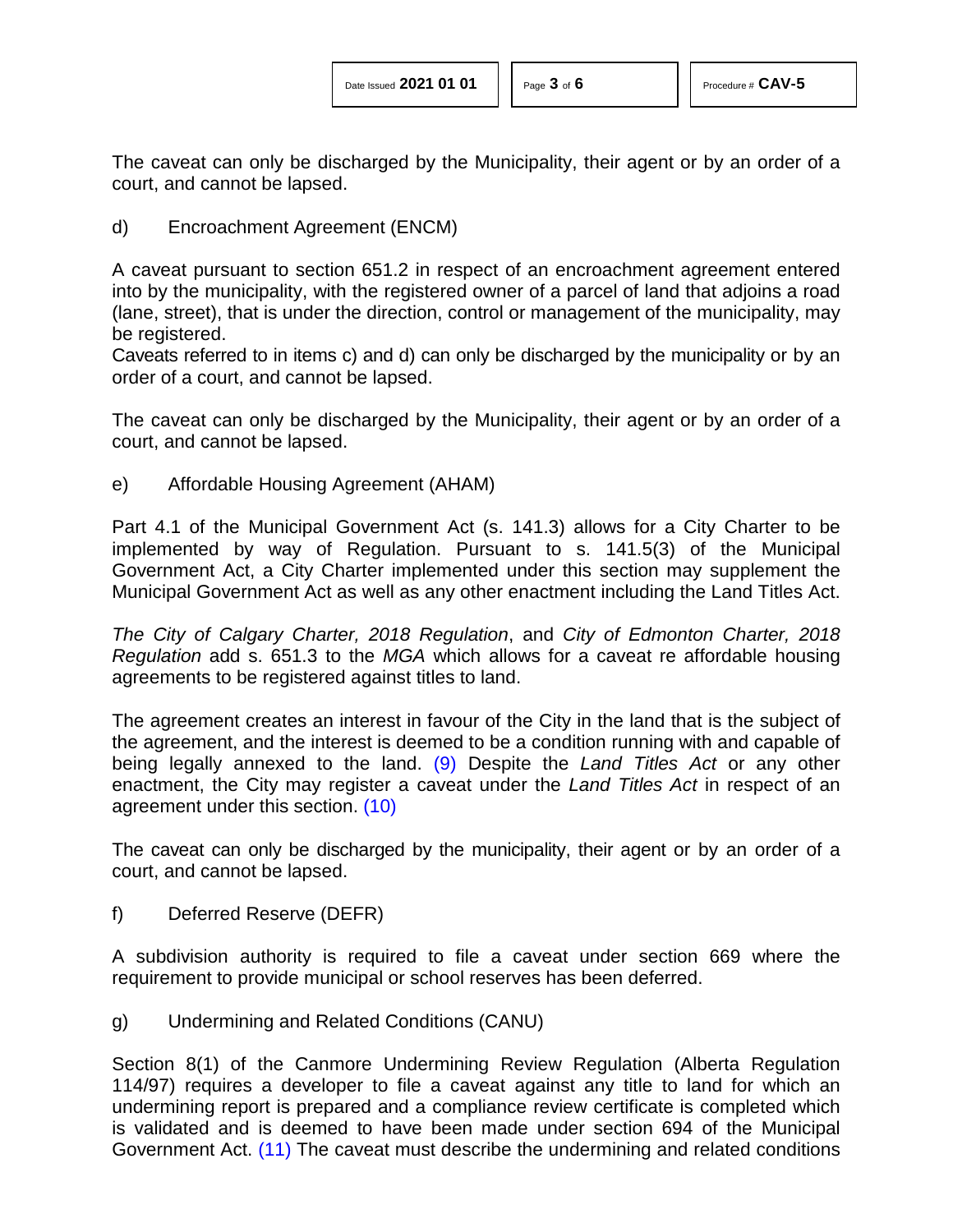<span id="page-3-7"></span><span id="page-3-4"></span><span id="page-3-3"></span><span id="page-3-2"></span><span id="page-3-1"></span>

<span id="page-3-0"></span>of the land and the duties of the owner of the land in respect to the undermining and related conditions. [\(12\)](#page-5-11) A caveat registered under this section runs with the land [\(13\)](#page-5-12) and cannot be discharged or lapsed [\(14\).](#page-5-13)

#### 5. **Safer Communities and Neighbourhoods Act**, R.S.A. 2000, c S-0.5 (COSO)

The *Safer Communities and Neighbourhoods Act* grants authority to the Director of Law Enforcement appointed under the *Police Act*, to apply to the Court of Queens Bench of Alberta for Orders if a community, neighbourhood or its inhabitants is adversely affected by activities that pose a serious and immediate threat to health, safety and security or that interfere with the peaceful enjoyment of the community, or to issue Orders to remove fortifications from buildings or to close those buildings until the fortifications are removed.

The Director of Law Enforcement, as caveator, can register caveats based on these Orders. These caveat claims will be based on:

- 1) Community Safety Order or Varied Community Safety Order [\(15\)](#page-5-14) [\(16\)](#page-5-15)
- <span id="page-3-6"></span><span id="page-3-5"></span>2) Removal Order or Closure Order [\(17\)](#page-5-16) [\(18\)](#page-5-17)

A copy of the applicable Order must be attached to the caveat. [\(19\)](#page-5-18) (A photocopy of the Order is acceptable). (A caveat re the original Community Safety Order need not be registered before a caveat based on a Varied Community Safety Order can be registered, as one reason to vary the Order may be to include lands that were not originally included).

These caveats cannot be amended; if a registered caveat is amended, a new caveat must be registered.

<span id="page-3-9"></span><span id="page-3-8"></span>These caveats do not lapse; they must be discharged by the Director (or agent). (20) The Director may partially discharge these caveats as to land, or they may be fully discharged. [\(21\)](#page-5-19)

#### 6. **Unclaimed Personal Property and Vested Property Act**

The Minister responsible for the Act may file a caveat under section 26 to protect the Crown's interest in vested land. Caveat code UVPA is used.

<span id="page-3-10"></span>A caveat filed pursuant to this Act cannot be lapsed and can only be withdrawn by the Minister responsible for the Act. [\(22\)](#page-5-20)

[Tariff item 5\(1\)](http://www.servicealberta.gov.ab.ca/pdf/ltmanual/APPENDIXI.pdf) is charged for the registration of the caveat.

### 7. **Discharge of Zoning Caveat**

<span id="page-3-11"></span>A zoning caveat registered under a former Planning Act ceases to have effect. A registered owner or a solicitor on behalf of the owner may make application to have the caveat discharged. The caveat may be discharged by the Registrar upon being satisfied that the caveat was in fact a zoning caveat. [\(23\)](#page-5-21)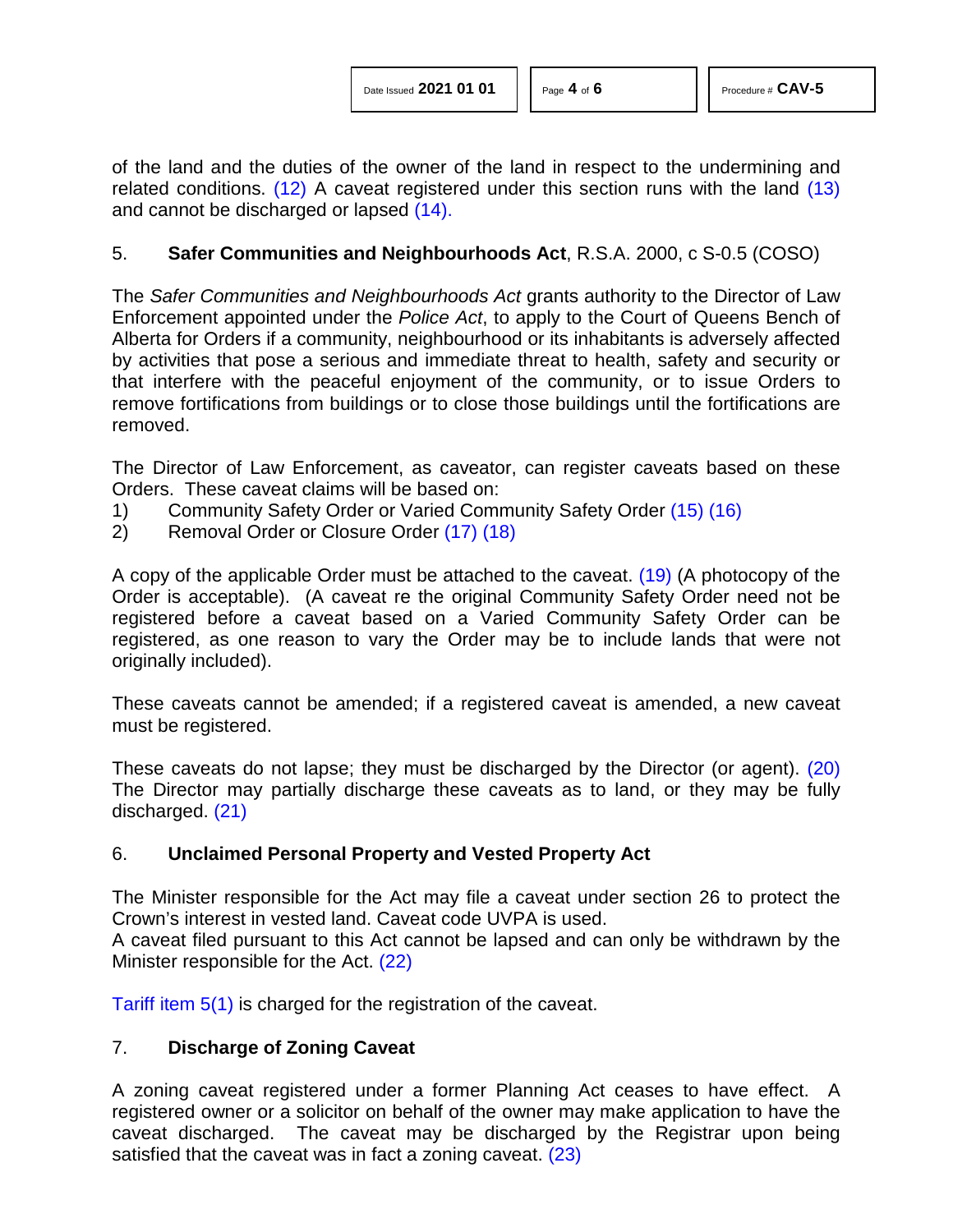The SPIN2 document type to be used when creating a Document Registration Request (DRR) form is: Discharge by Order

The code used for registration at Land Titles is: DISO

#### 8. **Discharge of Deferred Reserve Caveat**

A deferred reserve caveat registered under a former Planning Act, in respect of land for which under section 663 of the Municipal Government Act, the provision of reserve land cannot be required, may be discharged upon application of the registered owner. The application may be in the form of a letter indicating that one of the subsections in section 663 is applicable. If subsection (b) is applicable (i.e., lots of 40 acres or more to be used solely for agricultural purposes), the applicant must state that the land is used solely for agricultural purposes. The application is to be referred to the Surveys section for approval. [\(24\)](#page-5-22)

<span id="page-4-0"></span>A deferred reserve caveat may be discharged by the subdivision authority responsible for the area in which the land is situated. If a discharge is signed by an authority other than the caveator, check with Surveys section to verify that the land is within the boundaries of that authority's area.

The SPIN2 document type to be used when creating a Document Registration Request (DRR) form is: Discharge by Order

The code used for registration at Land Titles is: DISO

#### 9. **Seniors Home Adaptation and Repair Act**

The ministry of Seniors and Housing has a program, which provides low interest home equity loans to help seniors finance necessary repairs, adaptation and renovations to their home.

These caveats cannot be lapsed.

The SPIN2 document type to be used when creating a Document Registration Request (DRR) form is: Caveat

The code used for registration at Land Titles is: CAVH and the Caveat interest is AGRC